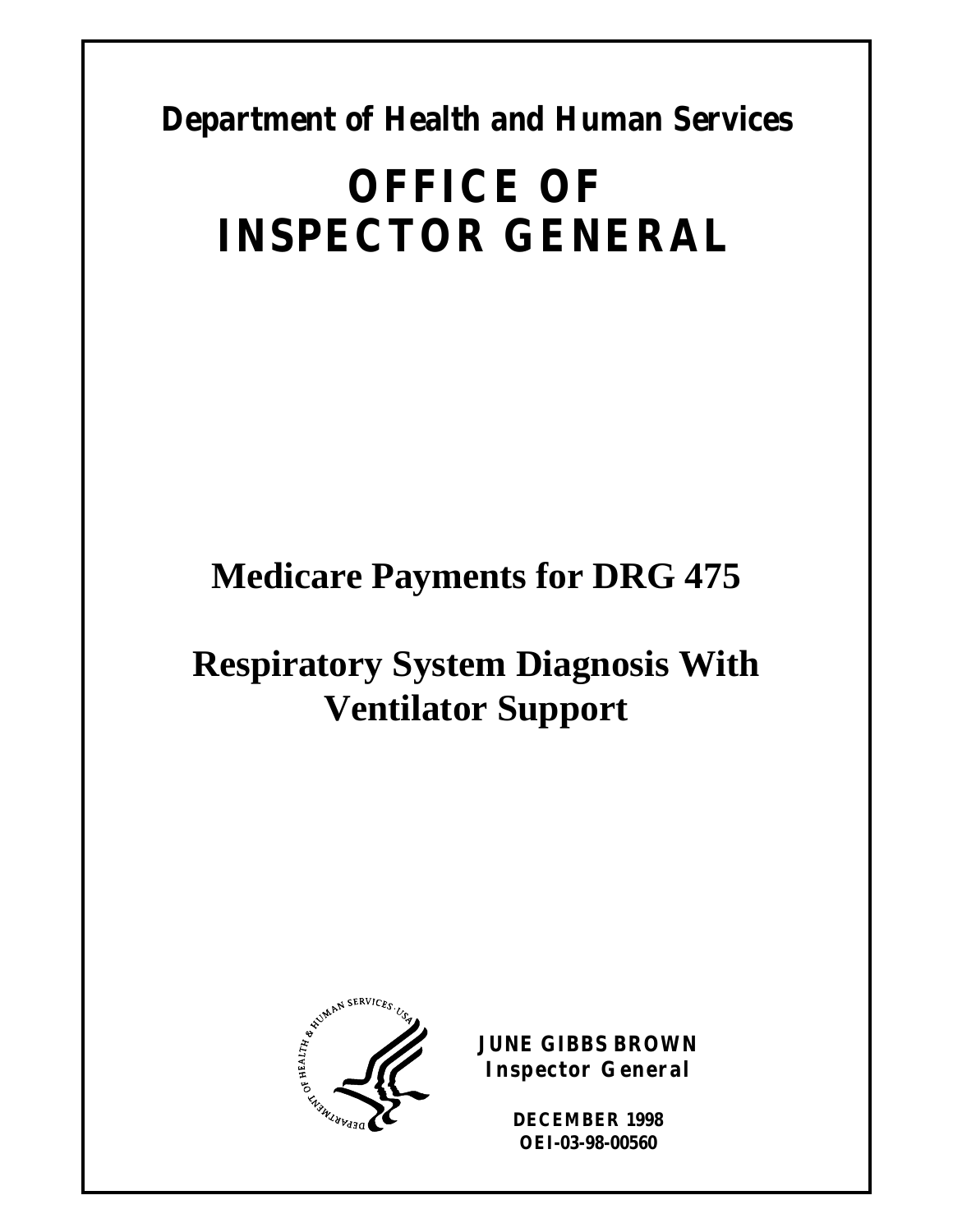## **OFFICE OF INSPECTOR GENERAL**

The mission of the Office of Inspector General (OIG), as mandated by Public Law 95-452, is to protect the integrity of the Department of Health and Human Services programs as well as the health and welfare of beneficiaries served by them. This statutory mission is carried out through a nationwide program of audits, investigations, inspections, sanctions, and fraud alerts. The Inspector General informs the Secretary of program and management problems and recommends legislative, regulatory, and operational approaches to correct them.

# **Office of Evaluation and Inspections**

The Office of Evaluation and Inspections (OEI) is one of several components of the Office of Inspector General. It conducts short-term management and program evaluations (called inspections) that focus on issues of concern to the Department, the Congress, and the public. The inspection reports provide findings and recommendations on the efficiency, vulnerability, and effectiveness of departmental programs.

OEI's Philadelphia office prepared this report under the direction of Robert A. Vito, Regional Inspector General, and Linda M. Ragone, Deputy Regional Inspector General. Principal OEI staff included:

## **REGION HEADQUARTERS**

David Graf, *Project Leader* Tricia Davis, *Program Specialist*  Mark Krushat*, Research and Special Projects* 

To obtain copies of this report, please call the Philadelphia Regional Office at (800) 531-9562. Reports are also available on the World Wide Web at our home page address:

http://www.dhhs.gov/progorg/oei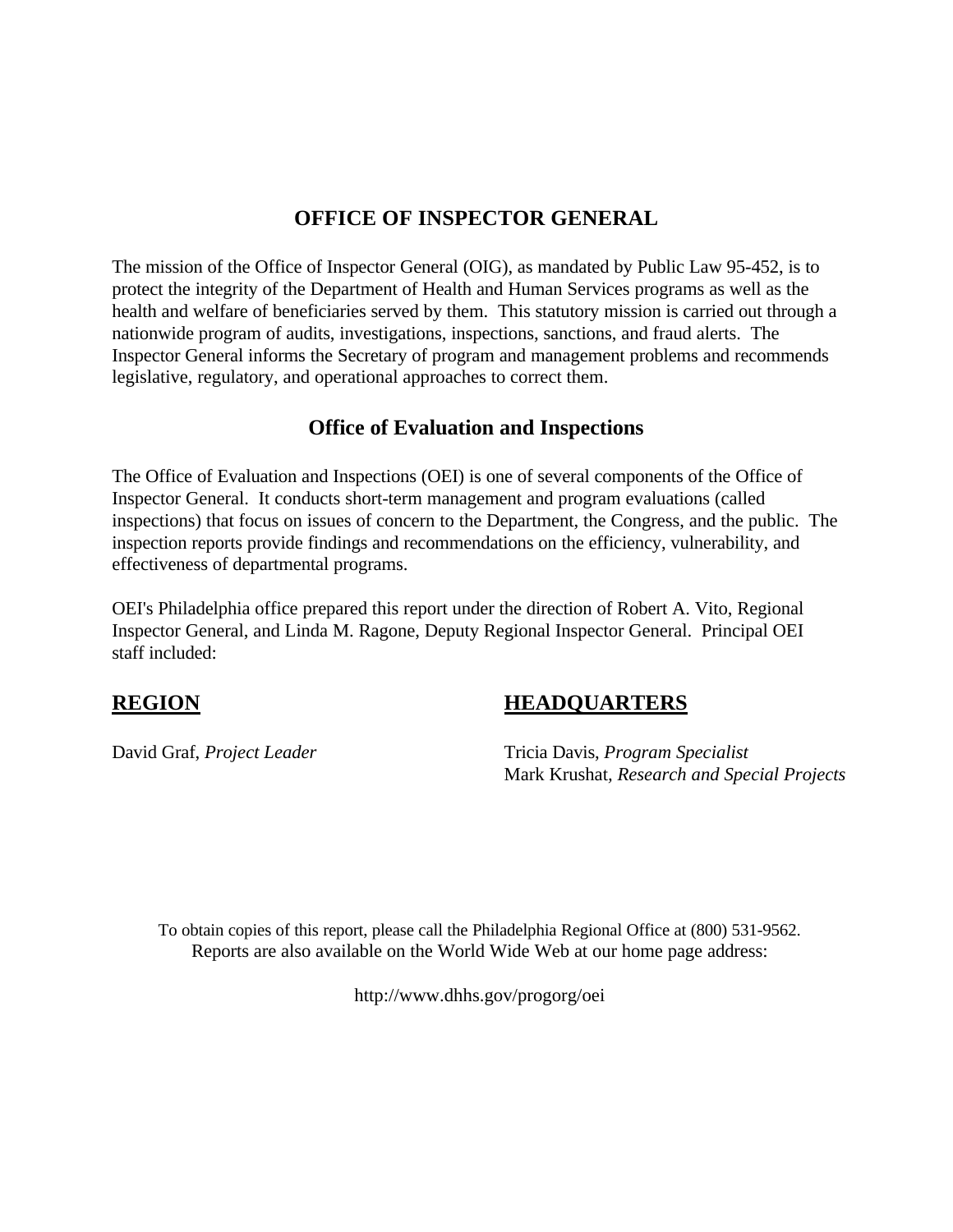# **PURPOSE**

To identify hospitals with atypically high billing patterns for patients with a respiratory system diagnosis and ventilator support (DRG 475).

# **BACKGROUND**

Under Medicare's prospective payment system, a hospital's payment amount is determined by taking a hospital's individual base payment rate and multiplying it by the weight of the diagnosis related group (DRG) assigned to the patient stay. A DRG's weight is determined by the intensity of resources, on average, that are needed to treat that kind of case. The higher the relative weight, the greater the reimbursement.

Medicare reimbursed hospitals nearly \$2 billion for DRG 475 in 1996. The hospital stays of patients whose principal diagnosis relates to diseases and disorders of the respiratory system, and who receive continuous mechanical ventilation support, are coded as DRG 475. This DRG typically has a higher Medicare reimbursement than most other DRGs.

The Health Care Financing Administration (HCFA) contracts with two Clinical Data Abstraction Centers to collect clinical data from hospital medical records. The Abstraction Centers are responsible for validating a random sample of claims from all Medicare inpatient hospital discharges. The results of the 1996 validation work showed that 7 percent of DRG 475 discharges sampled should have been coded to a lower-weighted DRG. The HCFA estimated that the total overpayment attributable to incorrect DRG 475 classifications was \$67 million.

In several recent Office of Inspector General reports we highlighted problems with DRG upcoding and recommended that HCFA systematically monitor the situation.

For this inspection, we analyzed the Medicare Provider Analysis and Review file to identify hospitals with atypically high billings for DRG 475 in fiscal years 1993 to 1996.

# **FINDINGS**

#### *Forty-six hospitals had atypically high Medicare billings for DRG 475.*

A relatively small number of hospitals (46 of 3,714) had abnormally high DRG 475 discharges compared to national figures. These 46 hospitals were identified based on two criteria: (1) a large proportion of DRG 475 discharges to total discharges in 1996, and (2) a significant increase in the proportion of DRG 475 discharges to total discharges between 1993 and 1996.

For the 46 hospitals, DRG 475 discharges increased from 793 in 1993 to 2,063 in 1996 -- an almost three-fold increase (160 percent). Nationally, DRG 475 discharges increased from 81,497

 $($ )))))))))))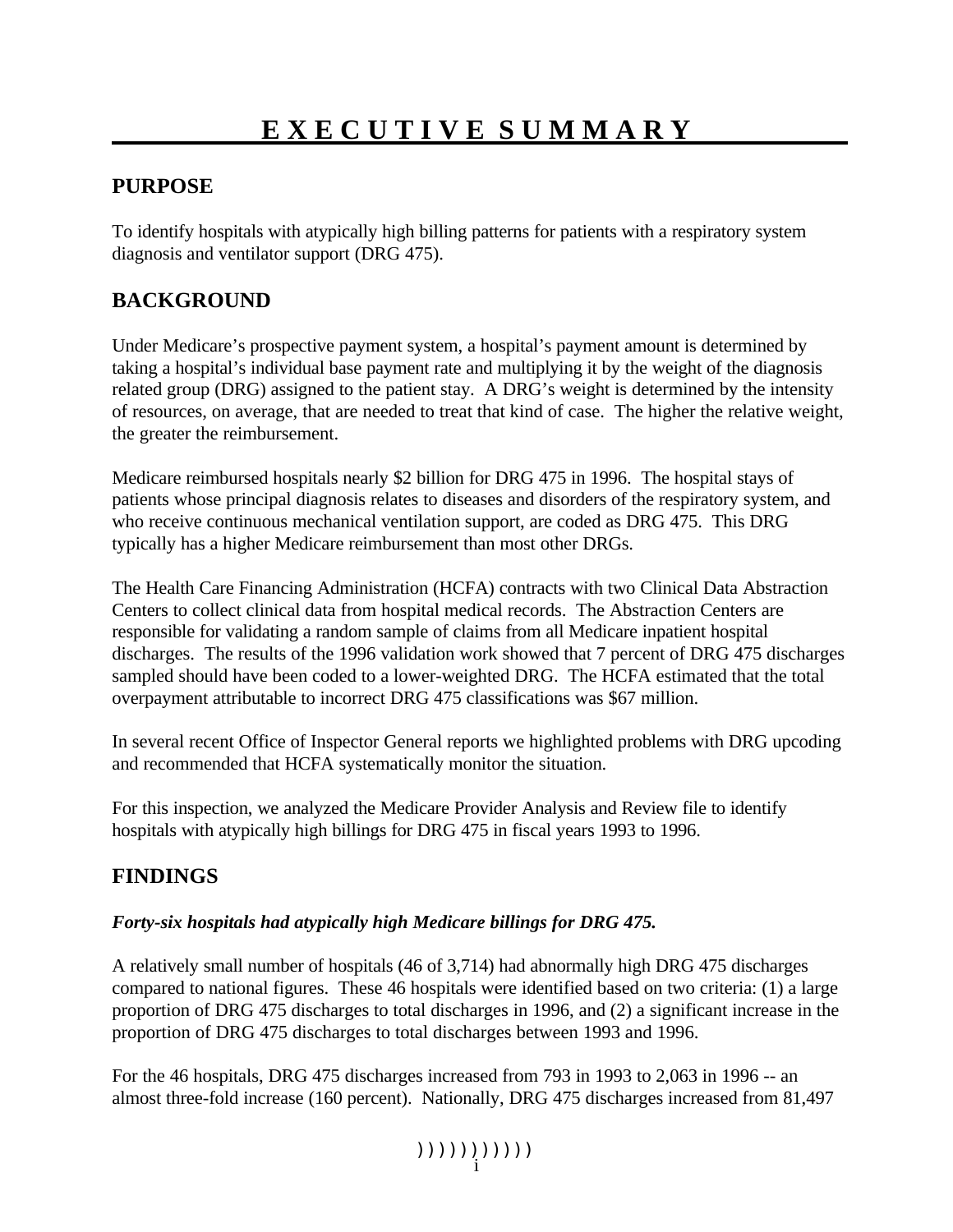in 1993 to 100,355 in 1996. An increase of only 23 percent.

The proportion of DRG 475 discharges to total discharges for the 46 hospitals increased by a factor of almost 3 (159 percent), from 0.82 percent in 1993 to 2.12 percent in 1996. In contrast, the national proportion increased only 16 percent from 0.73 percent in 1993 to 0.85 percent in 1996.

#### *The questionable billing of DRG 475 could have a major financial impact.*

For the 46 hospitals, the number of DRG 475 discharges exceeded national norms by 1,134 cases. Earlier DRG validation work performed by the Office of Inspector General (OIG) found an average per discharge difference of \$10,184 between DRG 475 and the DRG that should have been coded. Based on this amount, we estimate that potential overpayments could be as high as \$11.5 million or 31 percent of the \$37.6 million paid to these hospitals for DRG 475 in 1996.

The true upcoding error rate can only be determined by undertaking a detailed claims review at each hospital. Therefore, the potential overpayments at each hospital would vary according to actual coding error rates.

## **NEXT STEPS**

As noted in the background, we previously recommended that HCFA perform routine monitoring and analysis of hospital billing and clinical data to proactively identify aberrant patterns of upcoding. The HCFA agreed with the recommendation and outlined an extensive program to respond to it. We offer the information in this report as insight into another possible problem DRG for HCFA to consider when refining its plan. We recognize that only record reviews by trained professionals will establish if incorrect coding has occurred at the 46 hospitals identified. Meanwhile, we have referred the 46 hospitals to our Office of Investigations. We look forward to continuing collaboration with HCFA on this matter.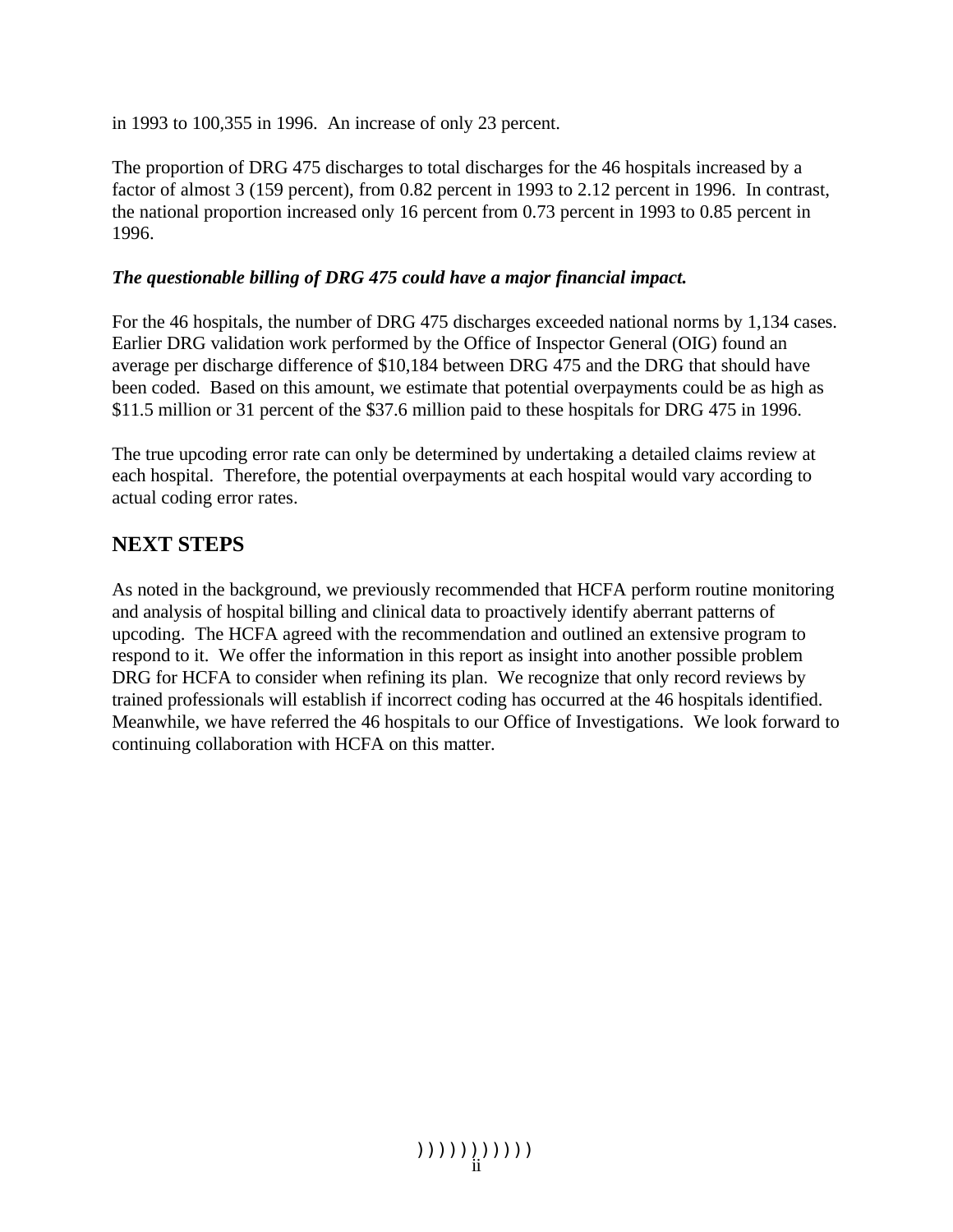# **TABLE OF CONTENTS**

#### **PAGE**

| <b>APPENDICES</b>                                                           |
|-----------------------------------------------------------------------------|
| A: Clinical Data Abstraction Centers' 1996 Validation Work for DRG 475  A-1 |
|                                                                             |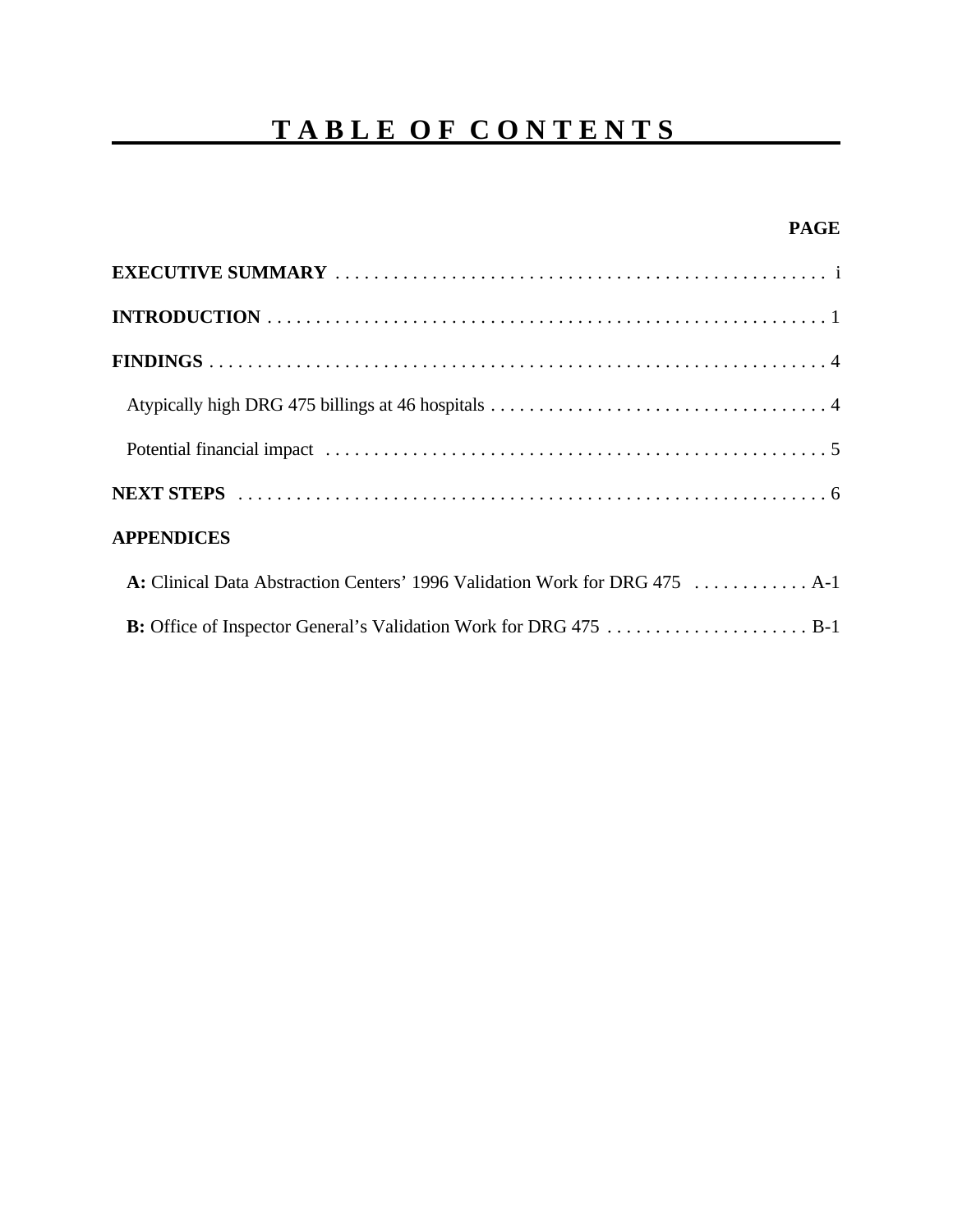# **PURPOSE**

To identify hospitals with atypically high billing patterns for patients with a respiratory system diagnosis and ventilator support (DRG 475).

# **BACKGROUND**

In 1983, the Congress enacted a prospective payment system under which Medicare pays a fixed, predetermined amount for inpatient hospital stays. The payment amount is determined by taking a hospital's individual base payment rate and multiplying it by the weight of the diagnosis related group (DRG) assigned to the patient stay. A DRG's weight is determined by the intensity of resources, on average, that are needed to treat that kind of case.

#### *Establishing Hospital Reimbursement for DRGs*

Discharges are classified into DRGs based on several factors. Generally, classification of a medical DRG is based on the principal diagnosis, and classification of a surgical DRG is based on the operating room procedure performed. However, other factors influencing DRG assignment include additional diagnoses, certain procedures performed during the stay, as well as age, sex, and discharge status of the patient. Hospitals use codes from the International Classification of Diseases, Ninth Edition, Clinical Modification (ICD-9-CM) to report diagnosis and procedure information.

When a patient is discharged, the physician will summarize information on a discharge face sheet. This information may include the principal diagnosis, additional diagnoses, and procedures performed during the stay. A coder, trained in medical classification, uses this information to assign the most appropriate ICD-9-CM code. The hospital coder reviews the entire medical record as part of the coding process.

A hospital receives payment for treating a Medicare patient by preparing a claim and forwarding it to the Medicare fiscal intermediary. The intermediary processes the claim through a series of automated screens. These screens, called the Medicare Code Editor, identify cases that need further review before being classified into a DRG. Cases are classified by the GROUPER software program into the appropriate DRG. This program classifies each case into a DRG based on diagnosis, procedure code, and demographic information. Hospital reimbursement is then calculated by multiplying the weight of each DRG by the hospital's individual base payment rate. Reimbursement will increase as the relative weight increases.

#### *Diagnosis Related Group 475*

Medicare reimbursed hospitals nearly \$2 billion for patients with a respiratory system diagnosis and ventilator support in 1996. The hospital stays of patients whose principal diagnosis relates to

 $)))))))))$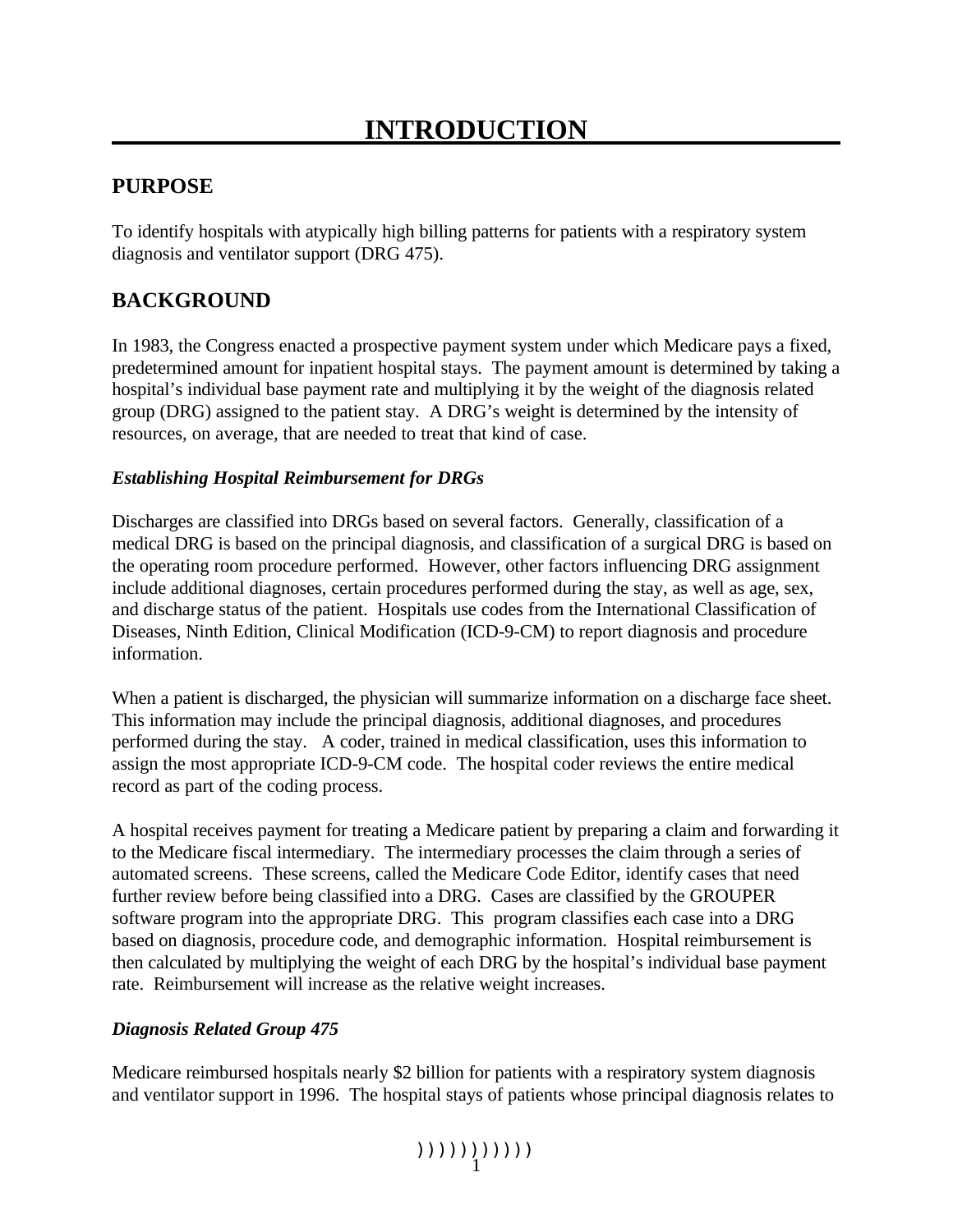diseases and disorders of the respiratory system (Major Diagnostic Category 4), and who receive continuous mechanical ventilation support, are coded as DRG 475. Major Diagnostic Category 4 includes DRGs such as simple pneumonia and pleurisy, chronic obstructive pulmonary disease, and pulmonary edema and respiratory failure. Currently, there are 421 ICD-9-CM codes and 3 non-operating room procedure codes that can lead to the coding of DRG 475.

The 1996 relative weight of DRG 475 is 3.7015. It is among the top 5 percent of DRGs in terms of relative weight. Because payments are greater for higher weighted DRGs, the misclassification of a DRG 475 discharge can have significant financial implications.

#### *The Health Care Financing Administration's DRG Validation Work*

Medicare Peer Review Organizations (PROs) are required to contract out DRG validation efforts to two Clinical Data Abstraction Centers. The PROs are groups of health care professionals contracted by HCFA to oversee that care given to Medicare patients is reasonable, necessary, and provided in the most appropriate setting.

The Abstraction Centers' validation effort provides HCFA with an overall assessment of DRG coding and identifies problematic DRGs. The 1996 validation effort consisted of a nationally representative random sample of 20,152 claims from all Medicare inpatient hospital discharges. There were 185 discharges for patients with a respiratory system diagnosis and ventilator support in the sample. The results disclosed that 7 percent (13 of 185) of the sample DRG 475 discharges were improperly coded. All 13 of the erroneously coded discharges resulted in overpayments to hospitals. The total estimated overpayment attributable to DRG 475 discharges was \$67,176,843 for 1996.

The 13 incorrectly coded discharges should have been coded to 10 less expensive DRG codes. The hospitals should have coded 3 of the discharges as DRG 127 (Heart Failure and Shock); another 2 should have been coded to DRG 121 (Circulatory Disorders with Acute Myocardial Infarction & Major Complications, Discharged Alive). A complete listing of the appropriate DRG codes can be found in Appendix A.

#### *The Office of Inspector General's DRG Validation Work*

In an inspection entitled, *Using Software to Detect Upcoding of Hospitals Bills* (OEI-01-97- 00010, August 1998), the Office of Inspector General (OIG) performed DRG validation work on a sample of 2,622 Medicare inpatient hospital discharges. Twenty-six of the 2,622 discharges were for patients with a respiratory system diagnosis and ventilator support. The results of this validation showed that 19 percent of the sample DRG 475 discharges (5 of 26) were improperly coded. All five erroneously coded discharges resulted in overpayments to the hospitals.

The erroneously coded DRG 475 discharges should have been coded to four less expensive DRGs. Two of the erroneously coded discharges should have been coded to DRG 127. A complete listing of the appropriate DRG codes can be found in Appendix B.

#### *Other Office of Inspector General DRG Work*

 $(1)$ ))))))))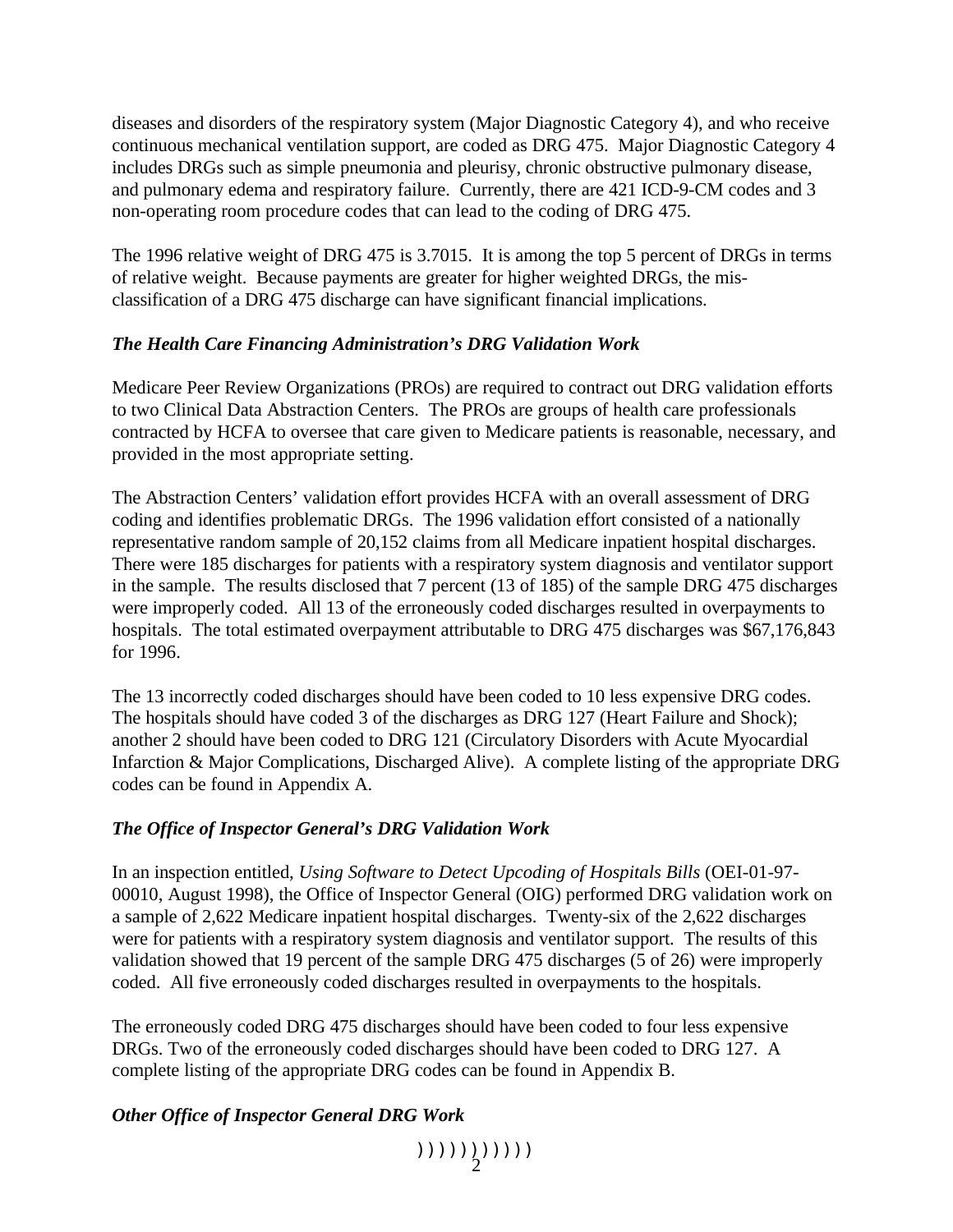In a follow-up to the OIG report just mentioned, we sent an advisory report to HCFA entitled, *Monitoring the Accuracy of Hospital Coding* (OEI-01-98-00420, September 30, 1998). We pointed out that the DRG system was vulnerable to upcoding, particularly within certain DRGs. We recommended that HCFA perform routine monitoring and analysis of hospital billing data and clinical data to identify aberrant patterns of upcoding. In another recent report entitled, *Medicare Payments for Septicemia* (OEI-03-98-00370, October 1998), we reviewed hospital coding patterns over time for septicemia. We found 120 hospitals with atypically high Medicare billings for septicemia. We repeated our recommendation that HCFA institute a system to identify hospitals with atypically high billings for DRGs. We offered our methodology as an example of a technique which could be used to focus HCFA's limited resources in identifying potential cases of DRG upcoding. This current report provides another example of how this technique could be used.

# **METHODOLOGY**

We extracted data from the Medicare Provider Analysis and Review (MedPAR) file for fiscal years 1993 to 1996. The MedPAR file contains Medicare DRG discharge information for all hospitals. For each hospital that had at least one DRG 475 discharge (3,714 hospitals), we determined the number of DRG 475 discharges and the total overall number of discharges by year.

We calculated the proportion of DRG 475 discharges to total discharges for each hospital in 1996. We found that DRG 475 discharges accounted for more than 1.5 percent of all discharges in just 12 percent of hospitals. We then determined the proportion of DRG 475 discharges to total discharges for 1993 and compared it to the proportion calculated for 1996. Between 1993 and 1996, the proportion had increased by more than 100 percent in 14 percent of the hospitals.

To identify hospitals with atypically high DRG 475 billing patterns, we selected hospitals with the following criteria: (1) DRG 475 discharges accounted for more than 1.5 percent of all discharges in 1996, **and** (2) the proportion of DRG 475 discharges to total discharges had increased by more than 100 percent between 1993 and 1996. We excluded hospitals with less than 20 DRG 475 discharges in 1996 and hospitals currently under investigation by the OIG.

We contacted a number of Peer Review Organizations in different States to determine if the hospitals we identified specialized in ventilator dependent patients during the period of our review. We have received responses for 83 percent (38 of 46) of the hospitals identified. Almost all of the hospitals (37 of 38) did not specialize in ventilator dependent patients during our review period. One hospital did have a pulmonary support unit.

For the hospitals with atypical billing patterns, we determined a potential overpayment amount for 1996. We first calculated a per discharge overpayment amount. We based this calculation on the recent DRG validation work done by the OIG. We determined the difference between the DRG 475 payment that was inappropriately billed and the payment for the DRG code that should have been billed. We compared the number of DRG 475 discharges for each of the hospitals identified against the national average of DRG 475 discharges for all hospitals. We then multiplied this

 $(1)$ ))) $(2)$ ))))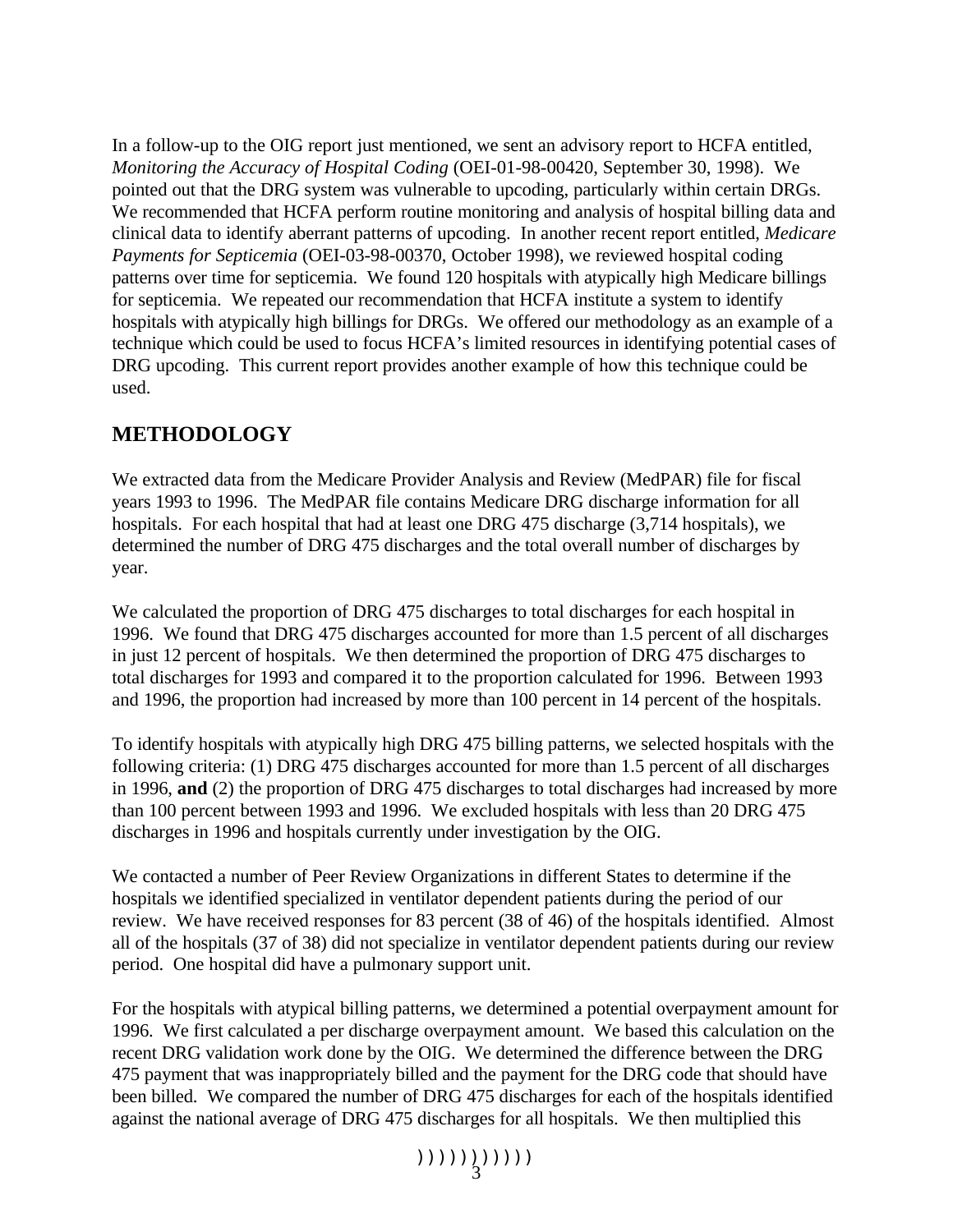difference by the estimated per discharge overpayment to determine the potential financial impact to the Medicare program.

This inspection was conducted in accordance with the *Quality Standards for Inspections* issued by the President's Council on Integrity and Efficiency.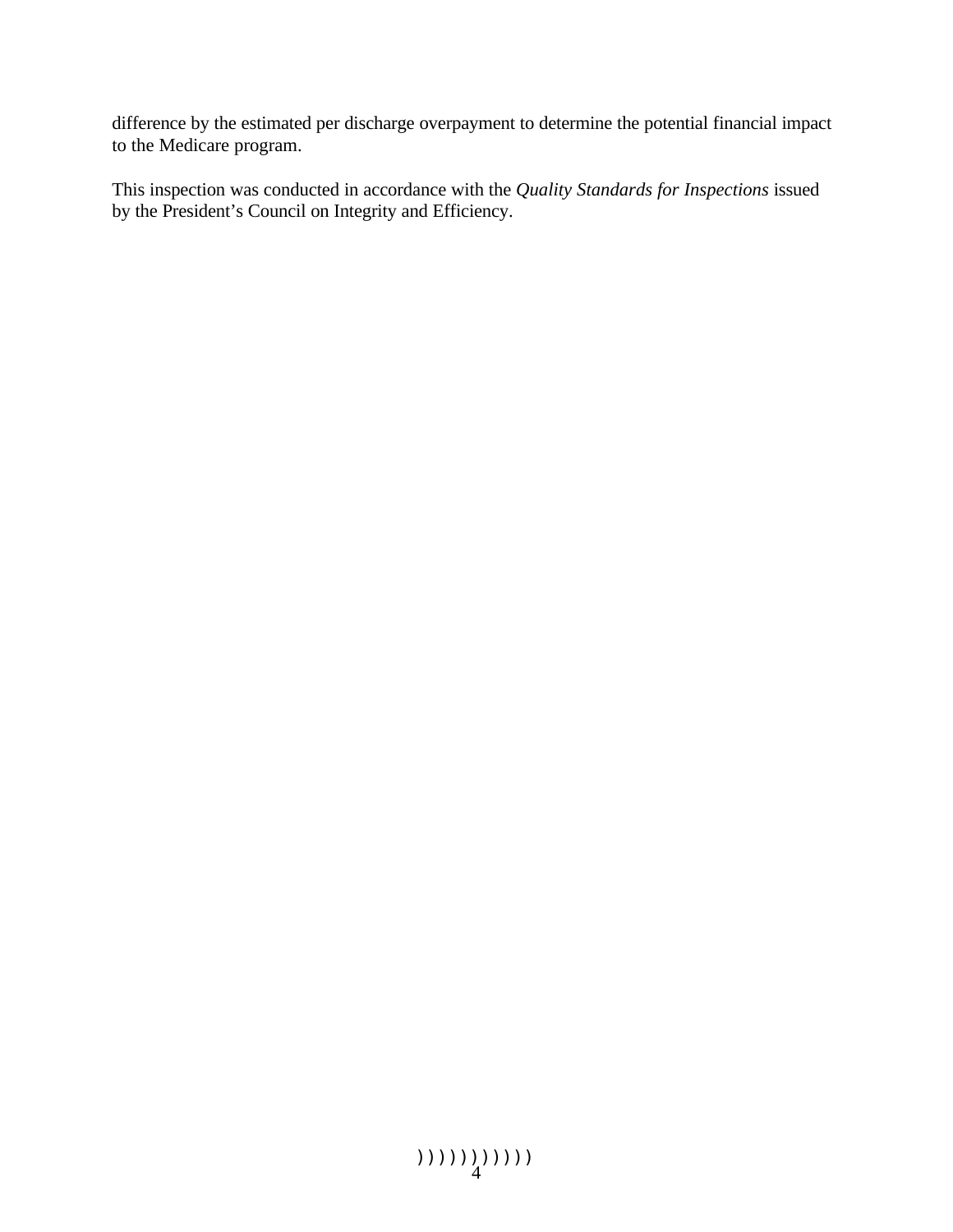# **FINDINGS**

#### **FORTY-SIX HOSPITALS HAD ATYPICALLY HIGH MEDICARE BILLINGS FOR DRG 475.**

A relatively small number of hospitals had abnormally high discharges for patients with a respiratory system diagnosis and ventilator support compared to national figures. For 46 hospitals, total DRG 475 discharges increased by a factor of almost 3, from 793 in 1993 to 2,063 in 1996. This represents an average increase of 38 percent a year. Nationally, DRG 475 discharges increased from 81,497 in 1993 to 100,355 in 1996, with an average increase of 7 percent a year.

Some of the 46 hospitals exhibited unusually high increases in DRG 475 discharges from 1993 to 1996. For instance, one hospital's DRG 475 discharges increased from 15 (out of 1,905 total discharges) in 1993 to 51 (out of 1,837 total discharges) in 1996 -- a more than three-fold increase. Another hospital's DRG 475 discharges increased from 4 (out of 1,199 total discharges) in 1994 to 48 (out of 1,287 total discharges) in 1995 -- a twelve-fold increase.

These 46 hospitals also had atypically high proportions of DRG 475 discharges to total discharges as compared to the national average. As illustrated in the chart below, for the 46 hospitals, the proportion of DRG 475 discharges to total discharges increased from 0.82 percent in 1993 to 2.12 percent in 1996. This represents an almost three-fold increase, with an average increase of 38 percent a year. For all hospitals, this same proportion increased from 0.73 percent in 1993 to 0.85 percent in 1996, with an average increase of 5 percent a year.



#### **Proportion of DRG 475 Discharges to Total Discharges 1993 to 1996**

 $(1)$ )))))))))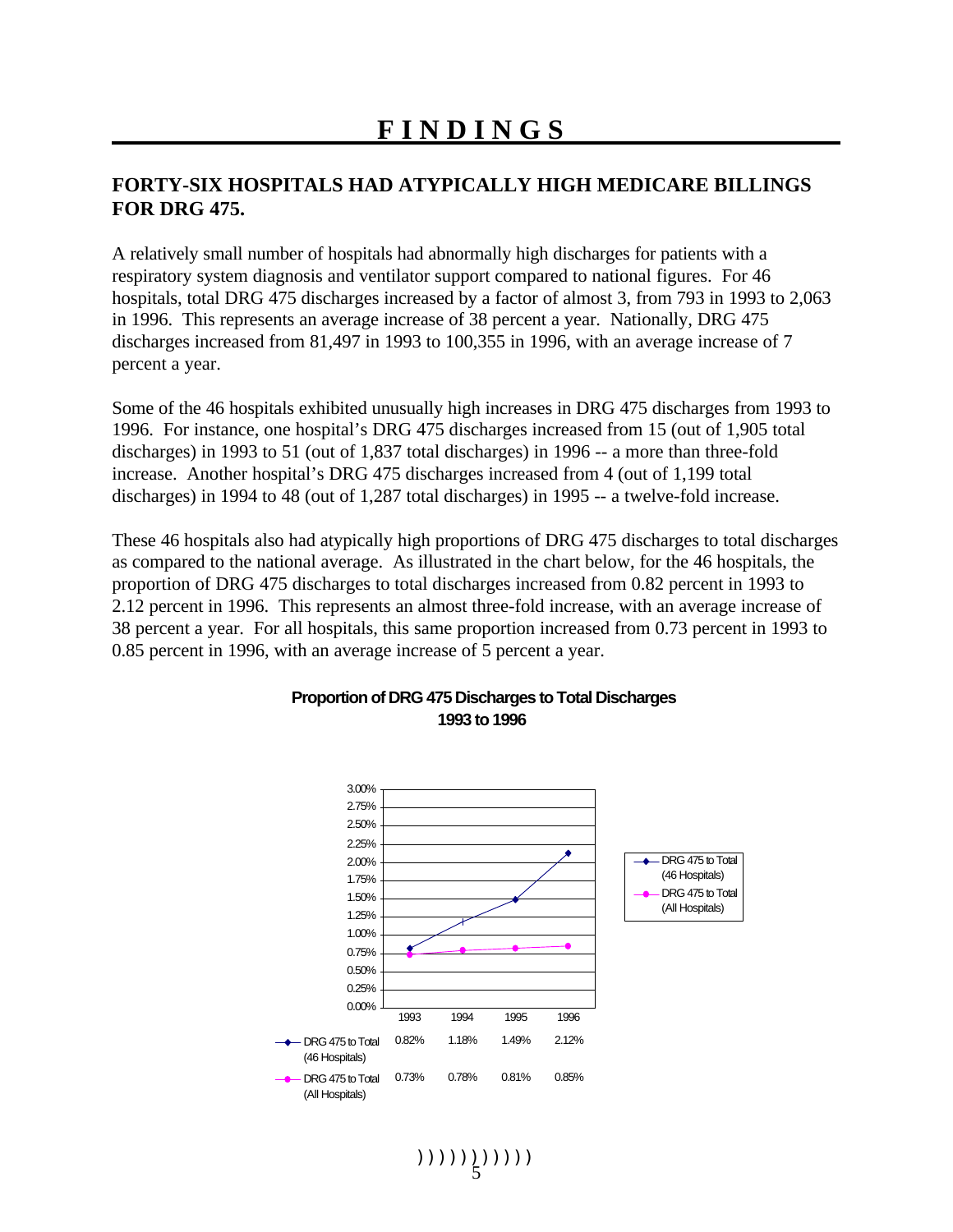Between 1993 and 1996, the proportion of DRG 475 discharges to total discharges for the 46 hospitals increased between 2 and 33 times. For nearly one-quarter of the hospitals (11 of 46), the proportion increased by a factor of four or more.

The 46 hospitals were located in 21 States. Of the 46 hospitals, 25 were concentrated in 4 States. Eleven hospitals were in California, six in Florida, and Georgia and Texas both had four. The remaining States contained one or two hospitals.

#### **THE QUESTIONABLE BILLING OF DRG 475 COULD HAVE A MAJOR FINANCIAL IMPACT.**

For the 46 hospitals, the number of discharges for patients with a respiratory system diagnosis and ventilator support exceeded national norms by 1,134 cases. Using previous OIG validation efforts, we calculated a difference of \$10,184 between the DRG 475 payment that was inappropriately billed and the payment for the DRG code that should have been billed. Therefore, we estimate that potential overpayments could be as high as \$11.5 million in 1996. This \$11.5 million overpayment represents almost one-third of the \$37.6 million paid to these hospitals for DRG 475 in 1996.

The true upcoding error rate can only be determined by undertaking a detailed claims review at each hospital. Therefore, the potential overpayments at each hospital would vary depending on actual coding error rates.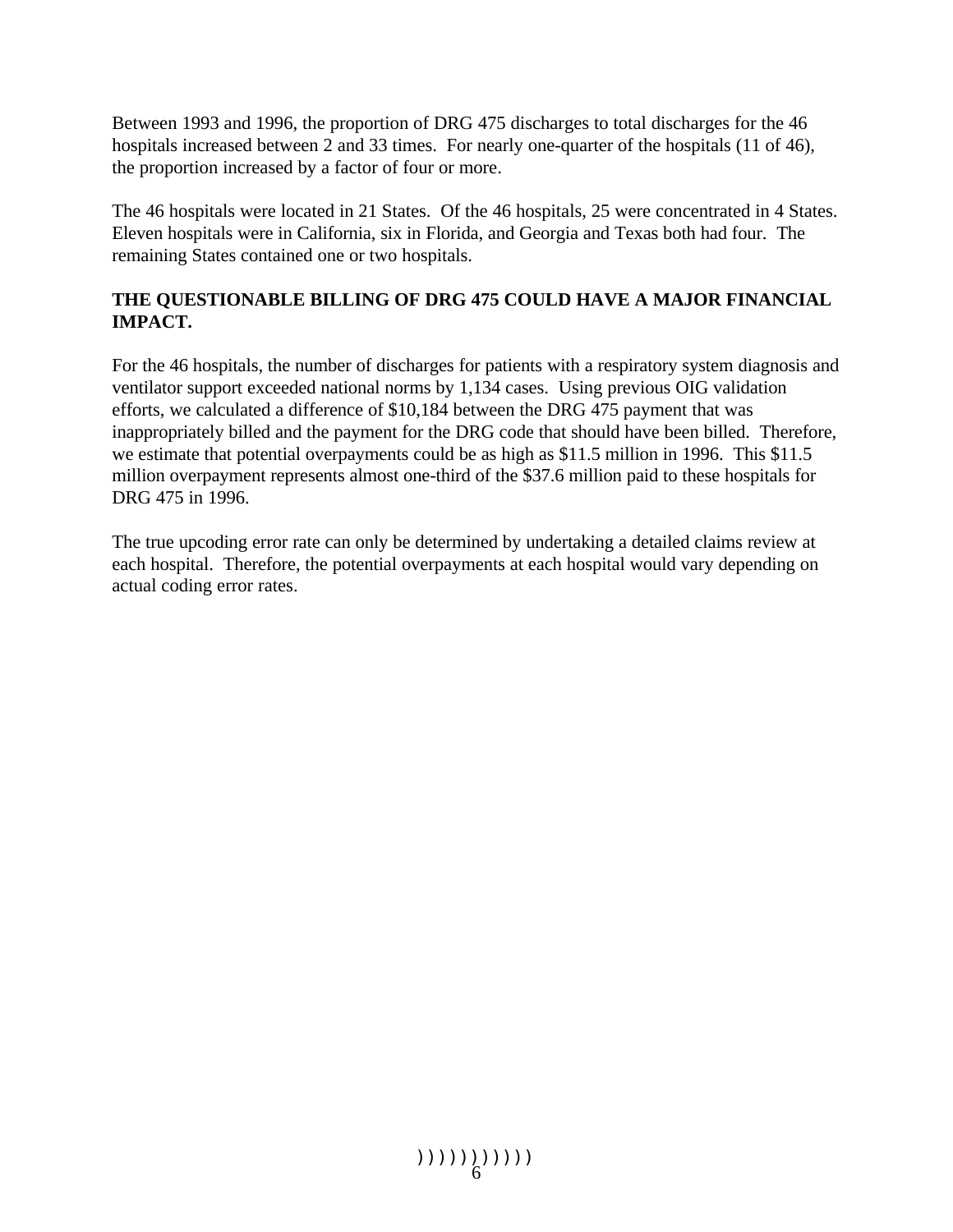As noted in the background, we previously recommended that HCFA perform routine monitoring and analysis of hospital billing and clinical data to proactively identify aberrant patterns of upcoding. The HCFA agreed with the recommendation and outlined an extensive program to respond to it. We offer the information in this report as insight into another possible problem DRG for HCFA to consider when refining its plan. We recognize that only record reviews by trained professionals will establish if incorrect coding has occurred at the 46 hospitals identified. Meanwhile, we have referred the 46 hospitals to our Office of Investigations. We look forward to continuing collaboration with HCFA on this matter.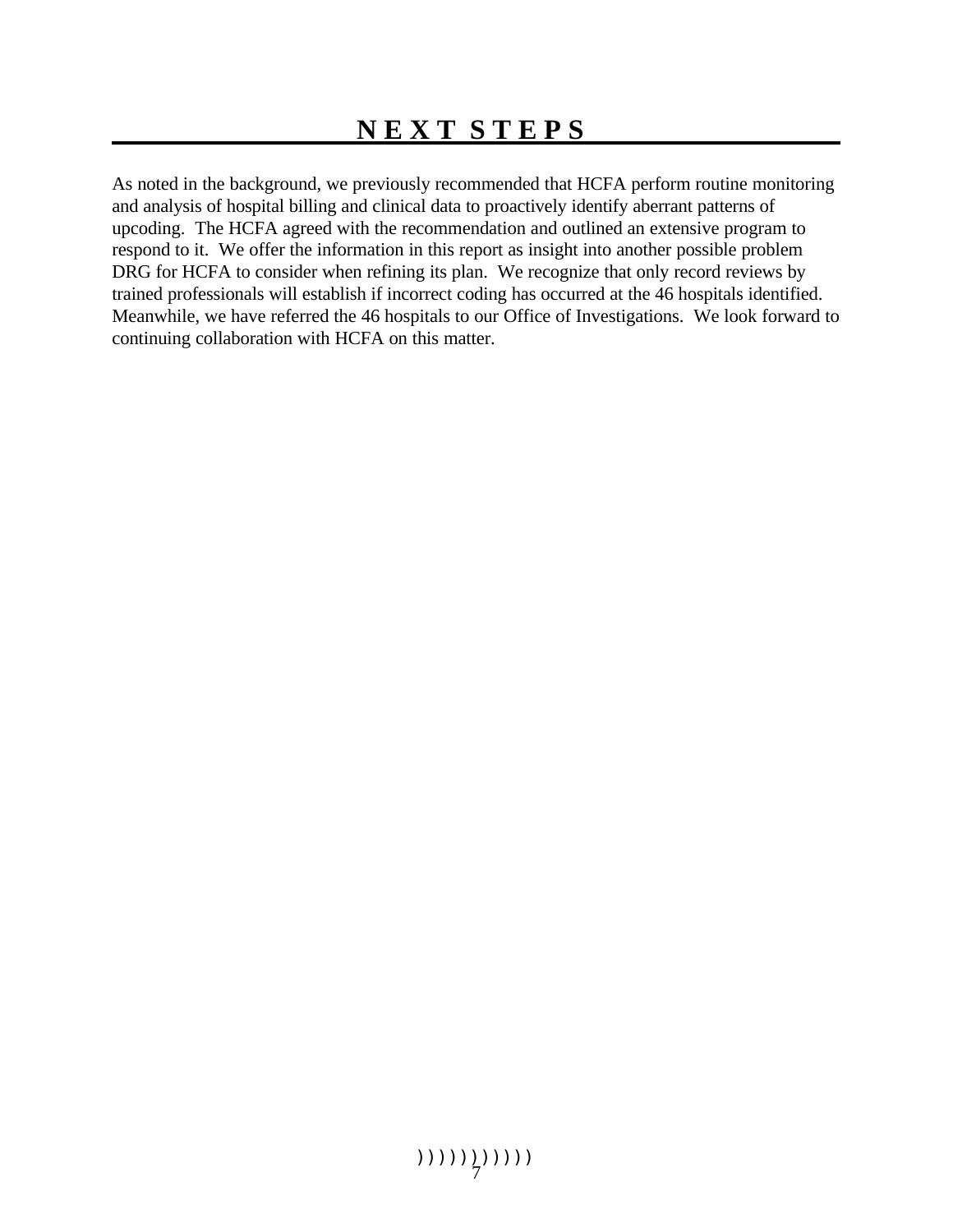## **CLINICAL DATA ABSTRACTION CENTERS' 1996 VALIDATION WORK FOR DRG 475**

This table shows the results of the 1996 Clinical Data Abstraction Centers' validation effort for DRG 475 (Respiratory System Diagnosis with Ventilator Support). Column one contains the appropriate DRGs for the 13 upcoded DRG 475 discharges identified in the validation work.

| Hospital<br><b>DRG</b> | <b>DRG</b><br>Weight | Description $1$                                                                                         | Number of<br><b>Times DRG</b><br>was Upcoded <sup>2</sup> | Percent of<br><b>Total Times</b><br><b>DRGs</b> were<br><b>Upcoded</b> |
|------------------------|----------------------|---------------------------------------------------------------------------------------------------------|-----------------------------------------------------------|------------------------------------------------------------------------|
| 127                    | 1.0302               | Heart Failure & Shock                                                                                   | 3                                                         | 23%                                                                    |
| 121                    | 1.6459               | Circulatory Disorders with Acute Myocardial Infarction<br>& Major Complications, Discharged Alive       | 2                                                         | 15%                                                                    |
| 014                    | 1.2065               | Specific Cerebrovascular Disorders Except Transient<br><b>Ischemic Attack</b>                           | 1                                                         | 8%                                                                     |
| 022                    | 0.8127               | Hypertensive Encephalopathy                                                                             | 1                                                         | 8%                                                                     |
| 076                    | 2.5601               | Other Respiratory System Operating Room Procedures<br>with Complications and Comorbidities              | 1                                                         | 8%                                                                     |
| 123                    | 1.4370               | Circulatory Disorders with Acute Myocardial Infarction,<br>Expired with Complications and Comorbidities | 1                                                         | 8%                                                                     |
| 130                    | 0.9384               | Peripheral Vascular Disorders                                                                           | 1                                                         | 8%                                                                     |
| 144                    | 1.0689               | Other Circulatory System Diagnoses with Complications<br>and Comorbidities                              | 1                                                         | 8%                                                                     |
| 174                    | 0.9880               | Gastrointestinal Hemorrhage with Complications and<br>Comorbidities                                     | 1                                                         | 8%                                                                     |
| 202                    | 1.3177               | Cirrhosis & Alcoholic Hepatitis                                                                         | 1                                                         | 8%                                                                     |
|                        |                      |                                                                                                         | <b>Total</b><br>13                                        | $102\%$ <sup>3</sup>                                                   |

<sup>1</sup> These definitions were taken from the *Diagnosis Related Groups Definitions Manual*, version 15.0, as compiled by the company, 3M Health Information Systems.

<sup>2</sup> This column represents the 13 upcoded discharges from the Abstraction Centers' validation work.

<sup>3</sup> The total for this column does not equal 100 percent due to rounding.